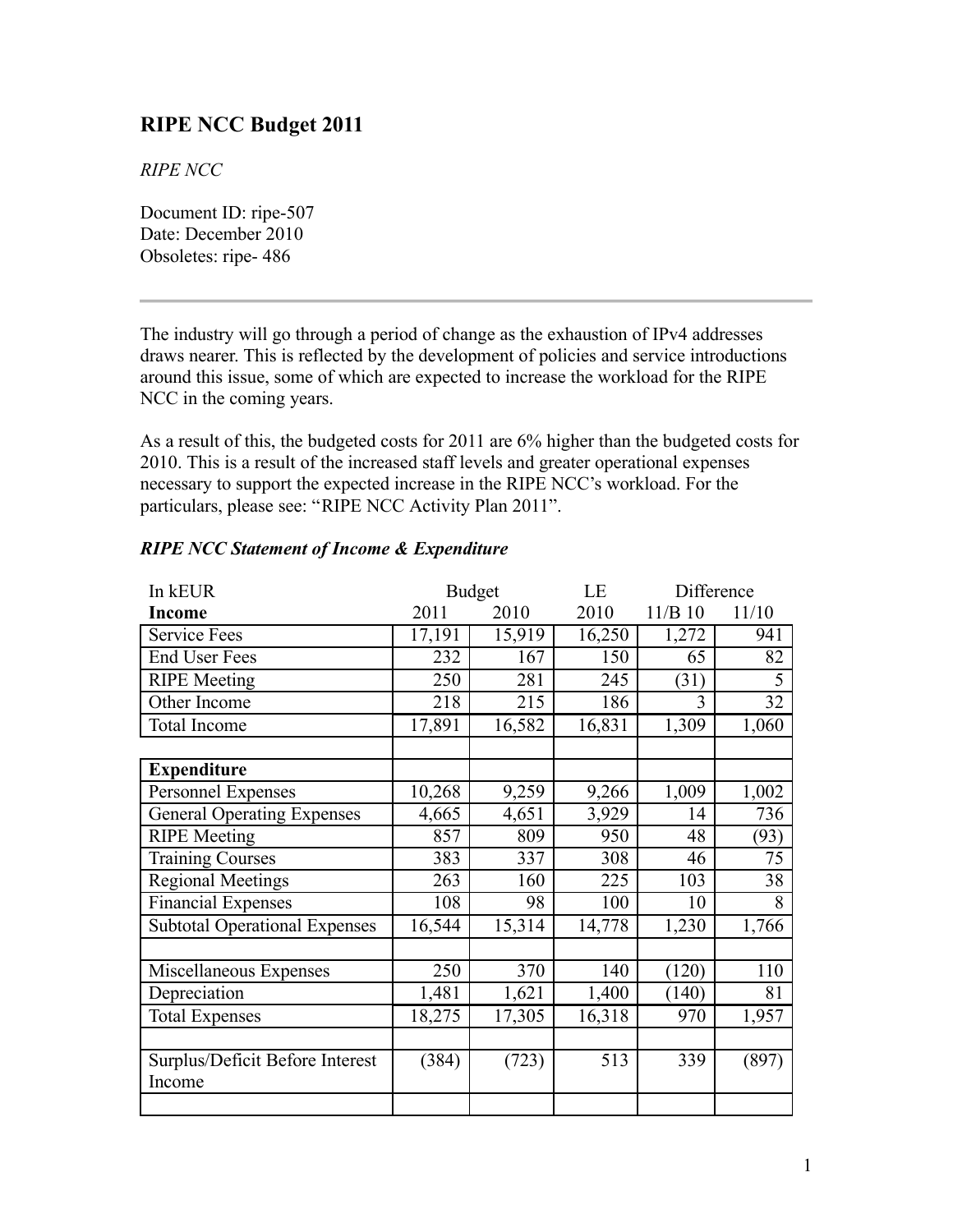| Interest Income | 300  | 400          | 225<br>ر ∠ر | (100) | رے         |
|-----------------|------|--------------|-------------|-------|------------|
|                 |      |              |             |       |            |
| Surplus/Deficit | (84) | (22)<br>ل ⊿ل | 838         | 239   | 001،<br>∠∠ |

| <br>anıta:<br>avnan<br>$\lambda$ penditure | $\sim$<br>-<br>۰. | '66<br>— | . .<br>$\sqrt{1}$<br>$-$<br>$\cdot$<br>. | $\sim$ $\sim$<br>$\overline{\phantom{a}}$<br>∠∠∪ | <sup>1</sup> |
|--------------------------------------------|-------------------|----------|------------------------------------------|--------------------------------------------------|--------------|

#### **Development of RIPE NCC Reserves**

The table below summarises the RIPE NCC's capital development. The capital consists of the RIPE NCC reserves including the surplus/deficit for the year at issue.

|                | Surplus/ | Capital at 31 | <b>Total Expenses</b> | % Capital of |
|----------------|----------|---------------|-----------------------|--------------|
| Year           | Deficit  | December      | Per Year              | Expenses     |
| 2005           | 2,684    | 12,670        | 9,420                 | 135%         |
| 2006           | 2,483    | 15,153        | 9,980                 | 152%         |
| 2007           | 1,070    | 13,764*       | 11,674                | 118%         |
| 2008           | 2,623    | 16,387        | $11,765**$            | 139%         |
| 2009           | 842      | 17,229        | 14,683                | 119%         |
| Estimated 2010 | 838      | 18,067        | 16,318                | 111%         |
| Budget 2011    | (84)     | 17,983        | 18,275                | 98%          |

*Note: \*The capital in 2007 includes the member rebate of EUR 2.5 million. \*\*The total expenses 2008 include a pay back from the Personnel Fund of EUR 1.5 million*

#### **Expenses per Activity**

Overall, expense levels increase in 2011. For Membership Services, this increase is a result of the expected increase in the number of resource requests caused by RIPE policy Proposal 2009-03, Run Out Fairly. In addition, the RIPE NCC will further enhance its data quality and the procedures around its data quality and registration. For 2011, a continuous high level of Coordination Activities is planned to cater for all activities surrounding the depletion of the IPv4 address pool.

In line with one of the key strategies of the RIPE NCC to further the RIPE NCC as a trusted source of data, the cost for Information Services is increased in 2011. This increase is caused by the enhancement of the successful RIPE Labs platform and additional efforts will be made to further develop the RIPE Labs community. In 2010, the development of an active measurement network started, and in 2011 this development will continue. In mid-2011, the prototype will be analysed and a decision will be made on whether or not to develop a service from this prototype.

|                            | Budget 2011 |      | Budget 2010 |               | Difference |       |
|----------------------------|-------------|------|-------------|---------------|------------|-------|
| Amounts in kEUR            | Amount      | $\%$ | Amount      | $\frac{0}{0}$ | Amount     |       |
| <b>Membership Services</b> | 7,347       | 45%  | 6,623       | 43%           | 724        | $1\%$ |